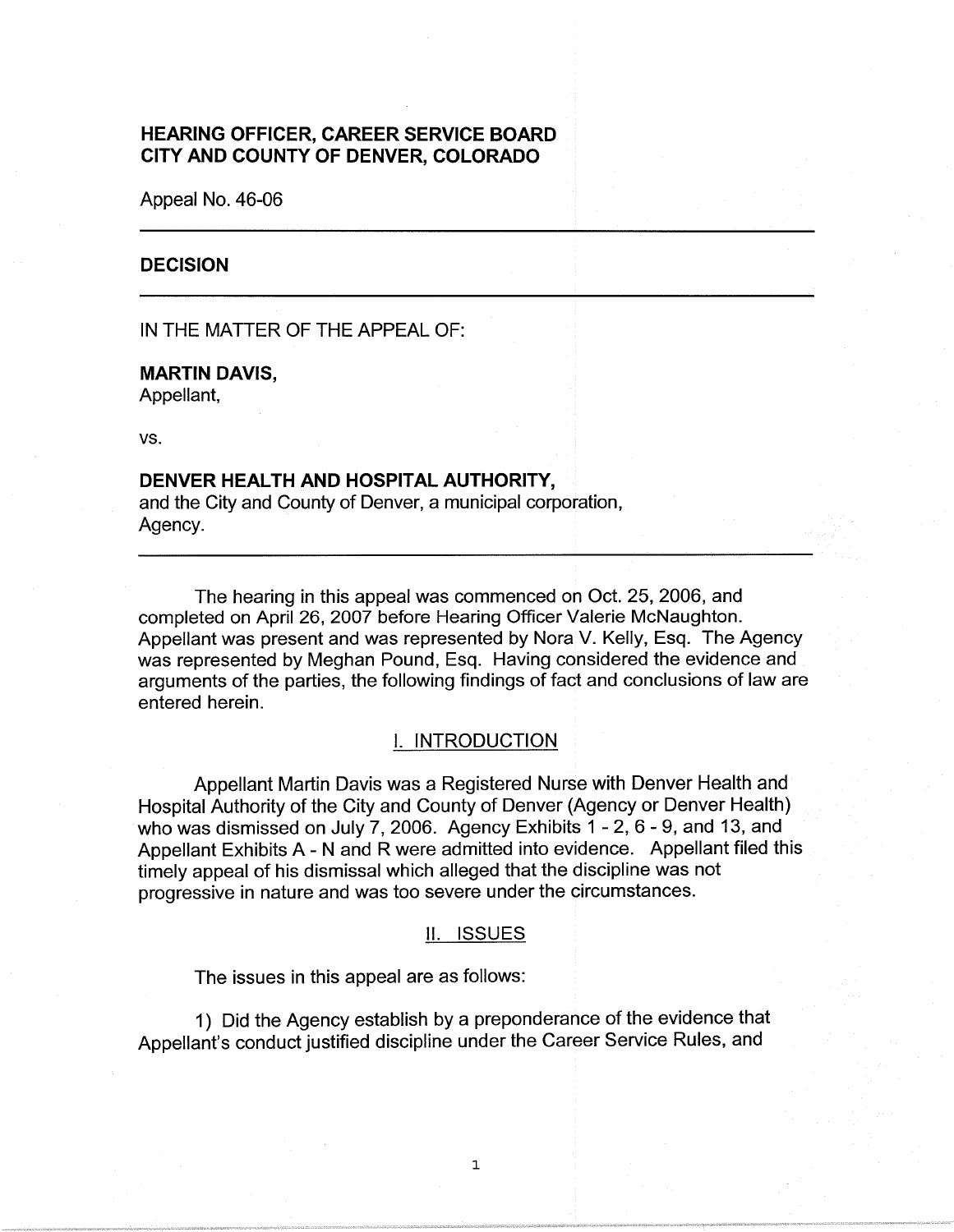2) Did the Agency establish that termination was within the range of penalties that could be imposed by a reasonable administrator in compliance with the Career Service disciplinary rules?

## Ill. FINDINGS OF FACT

The Agency is a public health care institution administered by the City and County of Denver. Appellant has been employed as a charge nurse at the Agency's main hospital, Denver Health Medical Center, for ten years. Charge nurses oversee the care of patients, supervise nurses, and administer narcotics for licensed practical nurses (LPNs) on their assigned floor at the hospital. Agency policy requires that charge nurses verify the receipt of controlled drugs loaded into the automated dispenser, known as the Pyxis Medstation. [Exh. 6.1.] At the time of his dismissal, Appellant was assigned to the high acute care unit, and oversaw thirty-two hospital beds, four RNs and three LPNs. On July 7, 2006, Appellant was terminated for diverting the narcotic Dilaudid (generic name: hydromorphone).

At the beginning of the evening shift on May 22, 2006, Appellant informed RN Merri Martin that he would administer pain medication to a patient assigned to her. Ms. Martin thought that was unusual because they had not yet had the opportunity to assess the patient's level of pain. A half hour later, the patient informed Ms. Martin that she was in agony despite the medication administered by Appellant, which brought the patient no relief. Ms. Martin was obligated to wait another two hours before she could administer the next dosage, and the patient then reported pain relief. Ms. Martin observed that Appellant was acting strangely. She saw him go through the utility room and into the staff bathroom. When he emerged, he had needles in the pocket of his scrubs, and said, "you ready to go?", a comment that made no sense in the context of the evening's work. Ms. Martin reported to Nurse Manager Sheila Mucklow at the end of the shift that she believed Appellant gave himself her patient's pain medication.

As a result of this report and a report from Christie Star about Appellant's mood swings and odd behavior around the administration of narcotics, Ms. Mucklow asked Pharmacy Dispensing Supervisor Linda Jefferies to review Appellant's Pyxis withdrawals for the past year. The investigation revealed a pattern of unusual wasting, and inconsistencies between patient charts and Pyxis records. It concluded that Appellant "diverted Hydromorphone at least once during every shift that he had worked over the last 14 months." The records showed that the following methods of diversion were used: (1) Appellant obtained Dilaudid in a Carpujet syringe from Pyxis, and recorded the contents of a regular syringe as wasted within minutes thereafter, and (2) he obtained Dilaudid from the machine but did not administer it to the patient, as demonstrated by nurses' notes that the patient was unavailable, not in need of pain medication, or was given other pain medication at about the same time. Appellant was not the nurse assigned to the patient in 12 out of the 16 incidents of suspected diversion. The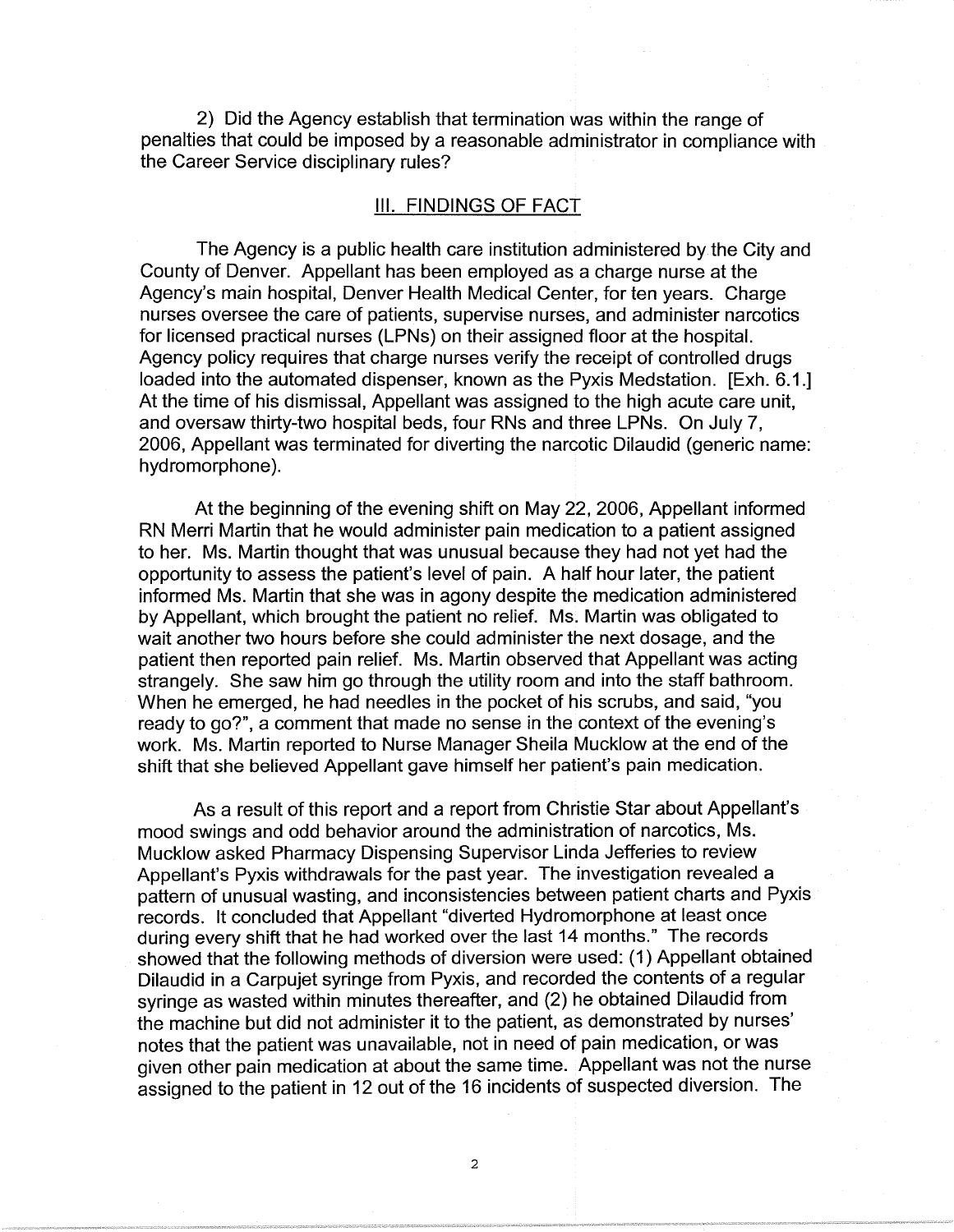investigation showed that Appellant diverted at least 57 doses consisting of 102 mg of Dilaudid from August 2005 to May 2006. [Exh. 1; testimony of Linda Jefferies.]

The investigation also led to suspicions that other RNs were diverting narcotics. Ms. Jefferies was therefore asked to run specific Pyxis reports targeting six other employees. As a result, two of those employees were allowed to resign, two were disciplined and entered into stipulations for treatment pursuant to departmental policy, and two were given short suspensions. Employee Nos. 1 and 2 admitted to diverting drugs for personal use. Because there was no evidence of patient harm in either case, both were offered a Stipulation and Agreement for Treatment under Executive Order 94, § IV.B. Employee No. 1 chose to resign, and Employee No. 2 entered into the Stipulation.

The investigation concluded that the evidence was insufficient to show that the four remaining employees diverted drugs. Employee No. 3 was disciplined for a positive drug test, entered into a Stipulation, and agreed to participate in the Colorado Board of Nursing's Colorado Nurse Health Program (CNHP) diversion program. Employee No. 4 was given a three-day suspension for poor charting. Employee No. 5 was suspended for one day for unintentional removal of a controlled substance. Employee No. 6 voluntarily resigned after admitting to the use of marijuana. [Exhs. J-2; R.]

On May 23, 2006, Ms. Mucklow informed Appellant he was suspected of diverting narcotics. Appellant denied diverting, and asked why Ms. Mucklow would believe that of him. At the conclusion of that meeting, Ms. Mucklow placed Appellant on investigatory leave. Appellant testified he believed it was then apparent that his use of narcotics was going to come out, and so he arranged to meet with the CNHP diversion program in order to avoid revocation of his license to practice as a registered nurse. He also requested a private meeting with Ms. Mucklow, which was scheduled for May  $31<sup>st</sup>$ .

Appellant testified that during their meeting he admitted diverting Dilaudid for several months, and now wanted to "come clean". Appellant admitted at hearing that this statement "minimized" the time period, since he knew he had been diverting for up to a year. Appellant told Ms. Mucklow that he saved the narcotics remaining after administering the correct dosage to patients, and wasted a comparable amount of saline in front of another nurse.

Ms. Mucklow's contemporaneous notes and testimony about that meeting differ substantially from the account given in Appellant's testimony. Ms. Mucklow's summary written on the day of the meeting noted that Appellant told her "he lied when I met with him previously. He stated that in fact he had been stealing Dilaudid from the Pyxis machines and charting that it had been wasted or he would chart that he gave it to the patient but in fact only gave the patient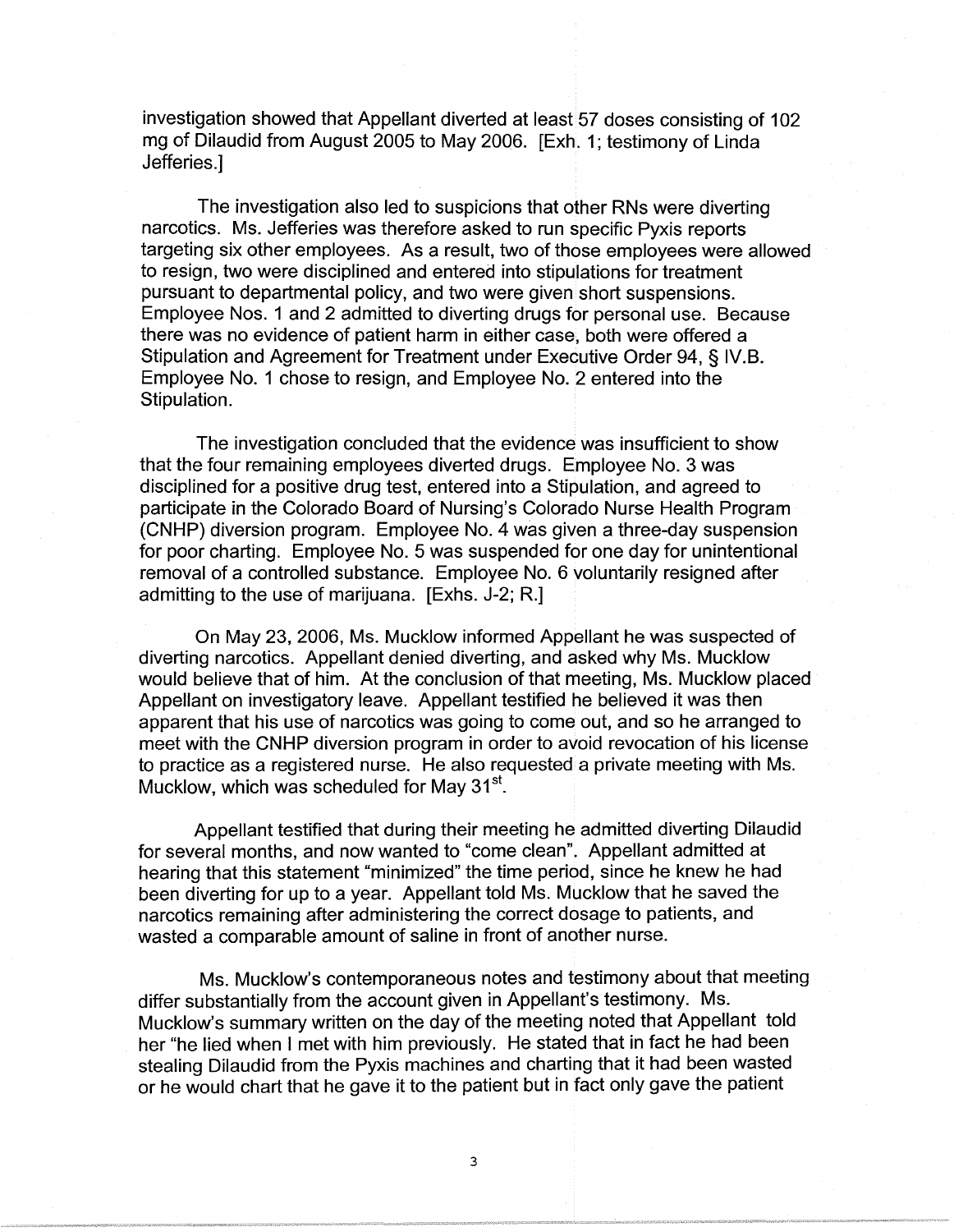saline." [Exh. 9.] Ms. Mucklow testified that Appellant admitted he withdrew 2 mg Dilaudid syringes from the Pyxis machine, and either wasted the entire syringe or documented that he medicated the patient when he had given the patient saline instead of medicine. Ms. Mucklow said Appellant also admitted that he withdrew 10 mg Dilaudid PCA syringes, replaced the contents with saline, and placed the syringe in patient machine used to allow patients to control their own dosage. Appellant testified that PCA syringes hold 50 mg of medicine, and that Ms. Mucklow may have misunderstood what he said at their meeting.

Ms. Mucklow also recalled that Appellant told her he diverted "for the past 2 - 3 months", and that he was currently taking the drug on a daily basis. [Exhs. 2.2; 9.] Appellant admitted at hearing that he had actually been diverting narcotics for nine months to one year, but stated that he was only using the drug on weekends.

On June 16, 2006, the Agency informed Appellant by letter that discipline against him was being contemplated based upon the results of its attached investigation which documented sixteen instances that were "highly suspicious for narcotic diversion." [Exhs. 1 - 2.] The letter also summarized Ms. Mucklow's memory of the May  $31<sup>st</sup>$  conversation, which described the diversion method as either charting waste of the medicine or charting that he gave the patient Dilaudid when he actually gave the patient saline. The letter also repeated Appellant's May  $31<sup>st</sup>$  statement that he had been diverting for two to three months, and was using daily in May 2006. [Exhs. 2.2; 9.]

Appellant recalled that Ms. Mucklow expressed appreciation that he came forward, and a desire to do everything possible to help him with recovery and his employment with Denver Health. [Testimony of Appellant.] Ms. Mucklow testified that she was shocked by Appellant's admission of drug diversion, since she had known Appellant for eleven years as a co-worker and then his supervisor, knew his wife since high school, and considered them both friends. Ms. Mucklow testified that she had received no previous complaints about Appellant, and that she felt sympathy for him.

Appellant admitted at hearing that he and his attorney did not contradict the information in the June  $16<sup>th</sup>$  letter and the attached investigation during the predisciplinary meeting. Assistant Chief Nursing Officer Catherine Beckmann testified that Appellant was asked at the meeting to respond to the information in the letter, and Appellant responded that it was "pretty much accurate".

As Assistant Chief Nursing Officer, Ms. Beckmann reviews all discipline for the Agency in consultation with Human Resources and the City Attorney's Office, which review allows her to apply a consistent level of discipline for similar disciplinary offenses. Ms. Beckmann observed that the volume of drugs diverted by Appellant was the largest of any of the numerous diversion cases she had seen. She also found that, in replacing medication with saline, Appellant affected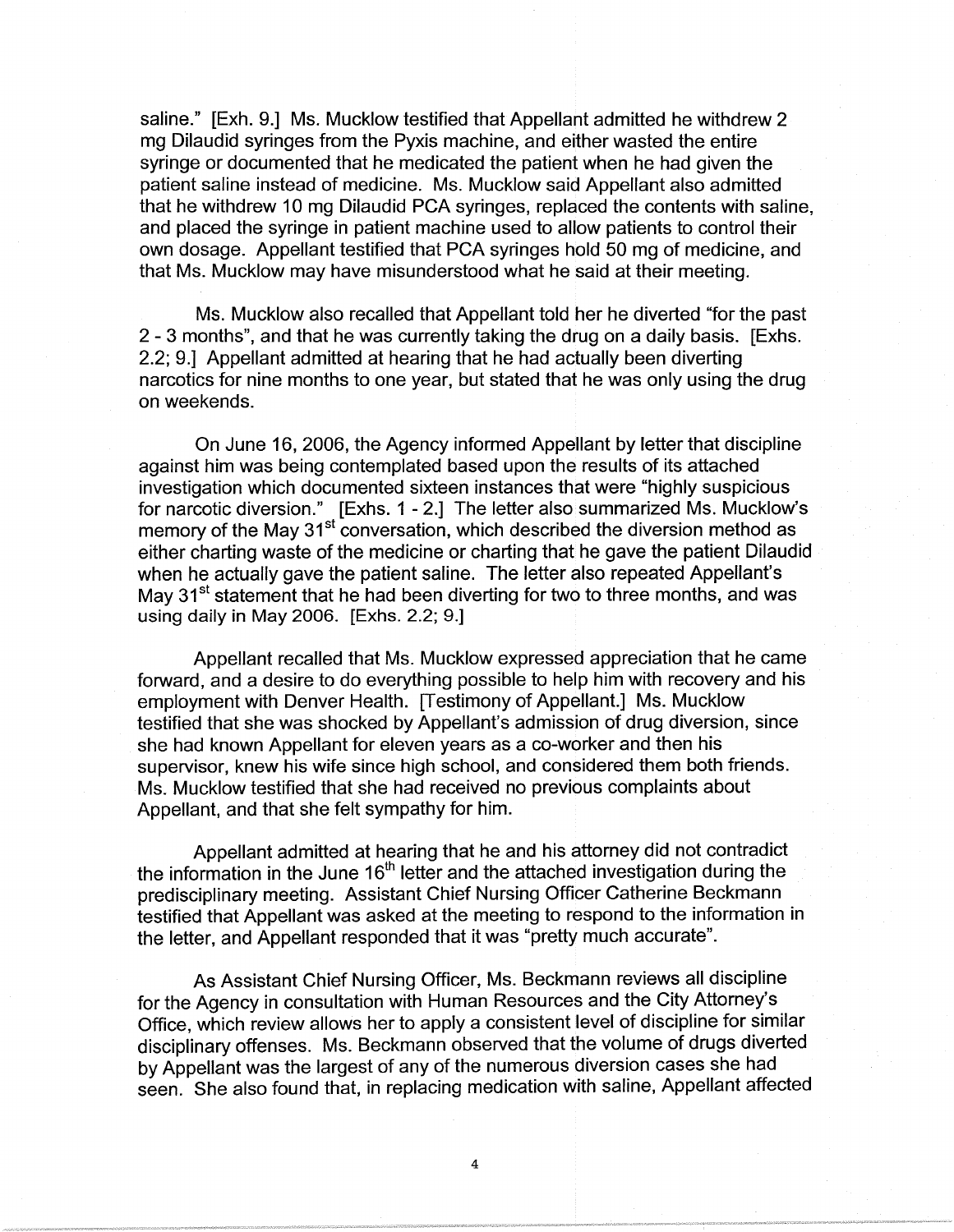the patients' pain levels, which is considered a vital sign in post-operative patients. She stated that high levels of pain can cause elevated blood pressure and disturbance of the bodily system that underwent surgery, and can thus lengthen hospital stays. Finally, she noted that Appellant's failure to accurately document patient care could have affected the Agency's compliance with standards of care imposed by the Centers for Medicare and Medicaid Services **(CMS).** 

Based on the volume of narcotics diverted and the conclusion that Appellant's actions affected patient welfare, the Agency determined that termination was appropriate. The Agency took into consideration Appellant's absence of previous discipline, his initial denial of wrongdoing, and the level of discipline imposed on other nurses in similar circumstances. [Exh. A; testimony of Ms. Mucklow and Ms. Beckmann.]

At hearing, Appellant admitted diverting Dilaudid by removing unused medicine from a syringe after administering the proper dose to a patient, then replacing the removed amount with saline. Appellant stated he then emptied the syringe containing saline in front of another nurse in accordance with an Agency procedure developed to prevent diversion. This procedure is known as wasting. [Exh. 6.2.] Appellant estimated that he continued to do this for about nine months to one year. Appellant denied he ever administered saline to a patient, or that he failed to give any patient the prescribed amount of medicine. Appellant testified that he only used the narcotic during his days off.

After the suspected theft of controlled drugs was reported to the Denver Police Department in accordance with Agency policy, Appellant was charged with five counts of obtaining narcotics through fraud and deceit as a result of the same facts used in the dismissal action. [Exh. 6.3.] Appellant stated he recently pied guilty to two misdemeanor counts as a result of a plea agreement in the same criminal case.

### IV. ANALYSIS

#### 1. Career Service Rules

Jurisdiction is proper under CSR § 19-10 A. 1. In this de novo hearing on the appropriateness of the discipline, Agency bears the burden of proof to show by a preponderance of the evidence both that Appellant violated the disciplinary rules as alleged, and that termination was within the range of discipline that can be imposed under the circumstances. Turner v. Rossmiller, 535 P.2d 751 (Colo. App. 1975.); In re Gustern, CSA 128-02, 20 (12/23/02).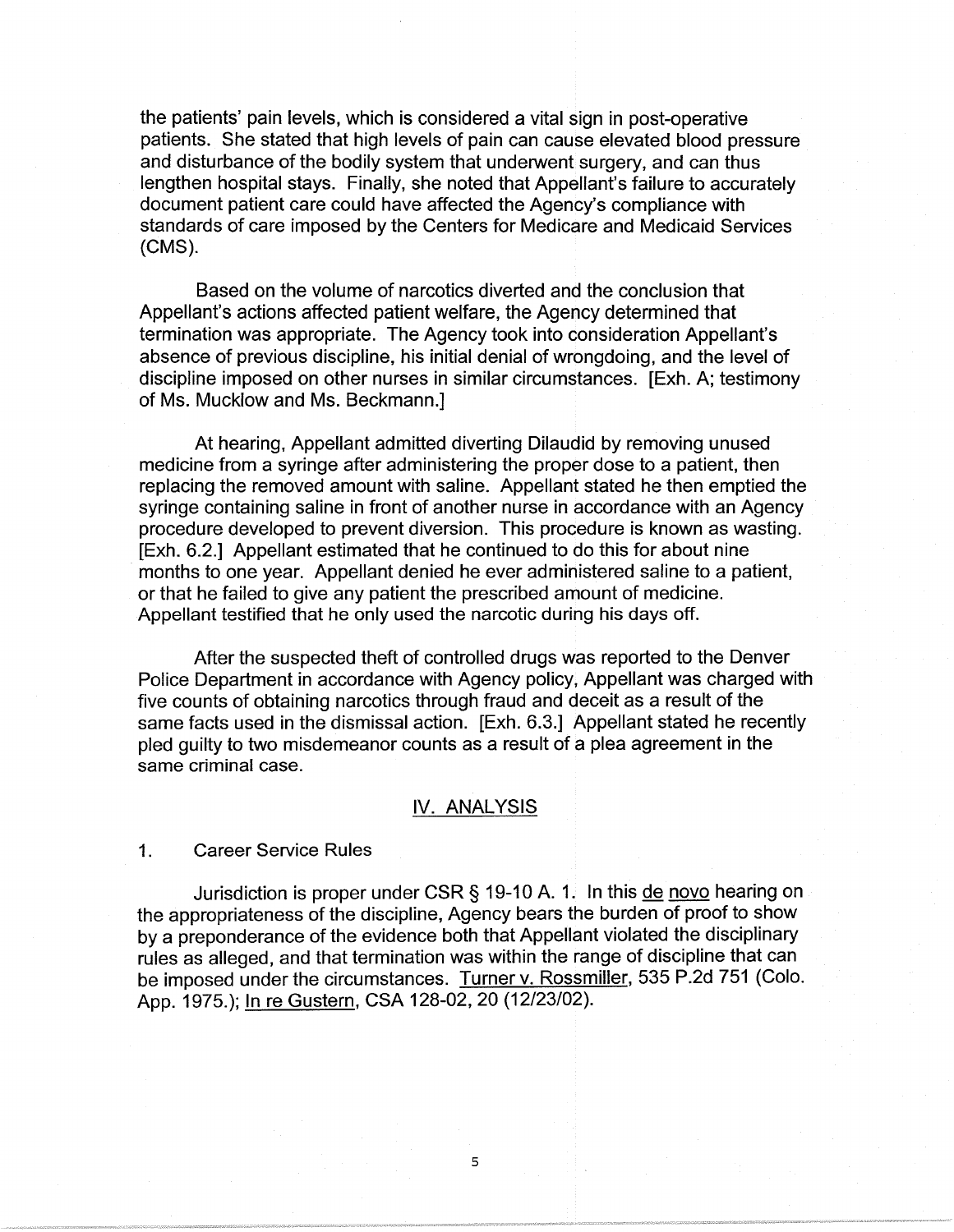# A. CSR § 16-60 A: Neglect of duty

The only ground asserted by the Agency for imposition of discipline is Appellant's admitted diversion of narcotics as alleged in the disciplinary letter. [Exh. A.] Neglect of duty is established by a failure to execute an important work duty that causes significant potential or actual harm. In re Martinez, CSA 30-06, 4-5 ( 10/3/06).

The investigation revealed through undisputed Pyxis records and nursing notes that Appellant withdrew and immediately wasted Dilaudid on at least five occasions (incidents 3, 8, 11, 13 and 15), withdrew Dilaudid eight times when the patient was resting or sleeping (incidents 9 - 16), withdrew and then wasted Dilaudid when the patient received other pain medication (incidents 4 - 6, 12 - 14), and withdrew and wasted Dilaudid when the chart showed the patient declined any pain medication (incidents 7, 12, 13, and 16). The investigation also showed that Appellant failed to document that he withdrew Dilaudid for a patient on seven occasions, in violation of nursing standards (incidents 1 - 7). [Exh. 1.42 - 1.45]

Appellant admitted at hearing that he diverted Dilaudid for his personal use for up to one year. Appellant did not dispute the accuracy of the Pyxis reports and nursing notes other than by a general denial that he ever failed to administer the correct doses to patients. The hospital records are consistent with Appellant's May 31<sup>st</sup> admissions to Ms. Mucklow. RN Merri Martin corroborated that evidence by her testimony that on May 22, 2006, Appellant did not administer a prescribed medication he had withdrawn in the patient's name. Most importantly, the hospital records show the only time Appellant administered a dose to a patient was during incident 10, disproving Appellant's testimony that he withdrew medicine and always gave patients their proper doses. In addition, the records reveal that the entire dose was sometimes wasted, contradicting Appellant's statement that he wasted only the leftover after giving the patient the correct dose (incidents 8, 11, 13, and 15).

In contrast to the consistency of the Agency's evidence, Appellant revised his statements over time. On May 23, 2006, Appellant denied diverting narcotics. On May  $31<sup>st</sup>$ , he admitted he had been diverting for two to three months by wasting any remainder after the proper dose was administered, and stated he was using the drug daily. At hearing, Appellant admitted he had been diverting for nine months to one year, but stated he only used on weekends. His denial that he used on weekdays or deprived patients of pain medicine would if believed rebut the Agency's allegation of patient harm, a finding necessary to support dismissal under Executive Order 94. However, because of the above inconsistencies, I find Appellant's denial that he deprived patients of medication not credible.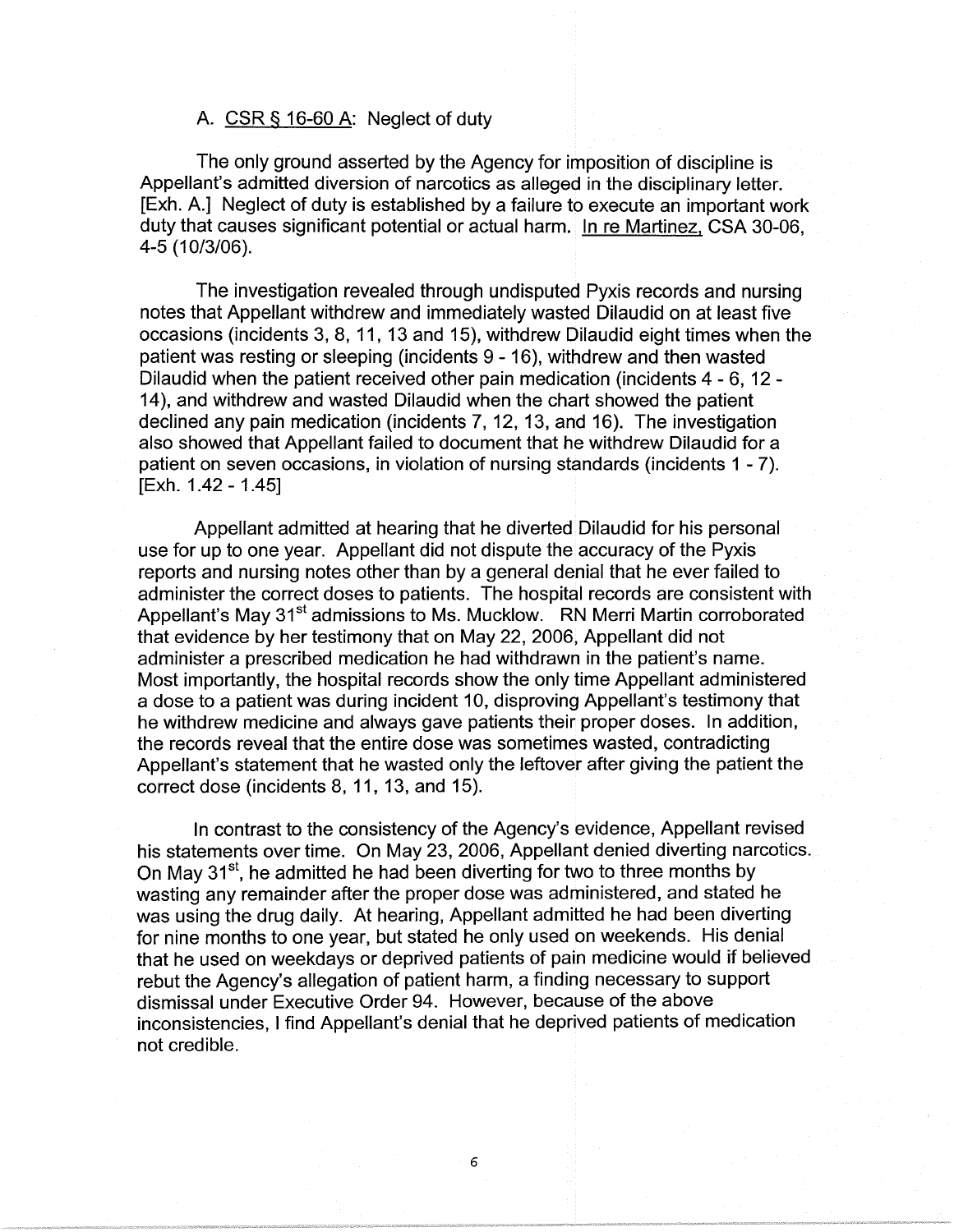The Agency presented convincing evidence that Appellant failed to administer pain medication to patients, failed to accurately chart all care provided to patients, and failed to use narcotics for their intended purpose, in violation of this rule. On the basis of these findings, I conclude that Appellant neglected the important work duties of administering medication in accordance with doctor's orders and charting all patient care.

B. CSR § 16-60 C.1: Theft in the use of City property

Theft requires an intent to permanently deprive another of his property. In re Schultz, CSA 156-04, 6 (6/20/05).

Appellant admitted at hearing and in his May 31<sup>st</sup> meeting with Ms. Mucklow that he diverted the Agency's narcotics for his personal use. The investigation of Pyxis reports and nursing notes show that Appellant misappropriated at least 102 mg of Dilaudid over the course of one year. The Agency has therefore proven that Appellant violated CSR § 16-60 C.1.

C. CSR§ 16-60 E: Dishonesty

Dishonesty requires proof that an employee knowingly communicated a false statement within the employment relationship. In re Roberts, CSA 179-04, 4 (6/29/05).

Appellant admitted at hearing and in his May 31<sup>st</sup> meeting with Ms. Mucklow that he lied to her on May 23<sup>rd</sup> when she asked him if he had been diverting narcotics. Since Appellant is a nurse entrusted with administering narcotics to patients, this conversation is and relates to matters clearly within the employment relationship. The evidence is undisputed that Appellant violated the above rule prohibiting acts of dishonesty.

D. CSR§ 16-60 H: Improper possession of legal drugs while on City property or while on duty

This rule prohibits an employee from unauthorized possession of legal drugs while on duty. Appellant has admitted that he converted the narcotic hydromorphone from City possession while working as a charge nurse at Denver Health, and used that drug himself thereafter. I take judicial notice that hydromorphone is a Schedule II controlled substance. 21 USCS § 812. Appellant admitted that his possession of the narcotic was an improper rather than an authorized possession. Appellant's diversion of hydromorphone constituted improper possession of a legal drug in violation of CSR§ 16-60 H.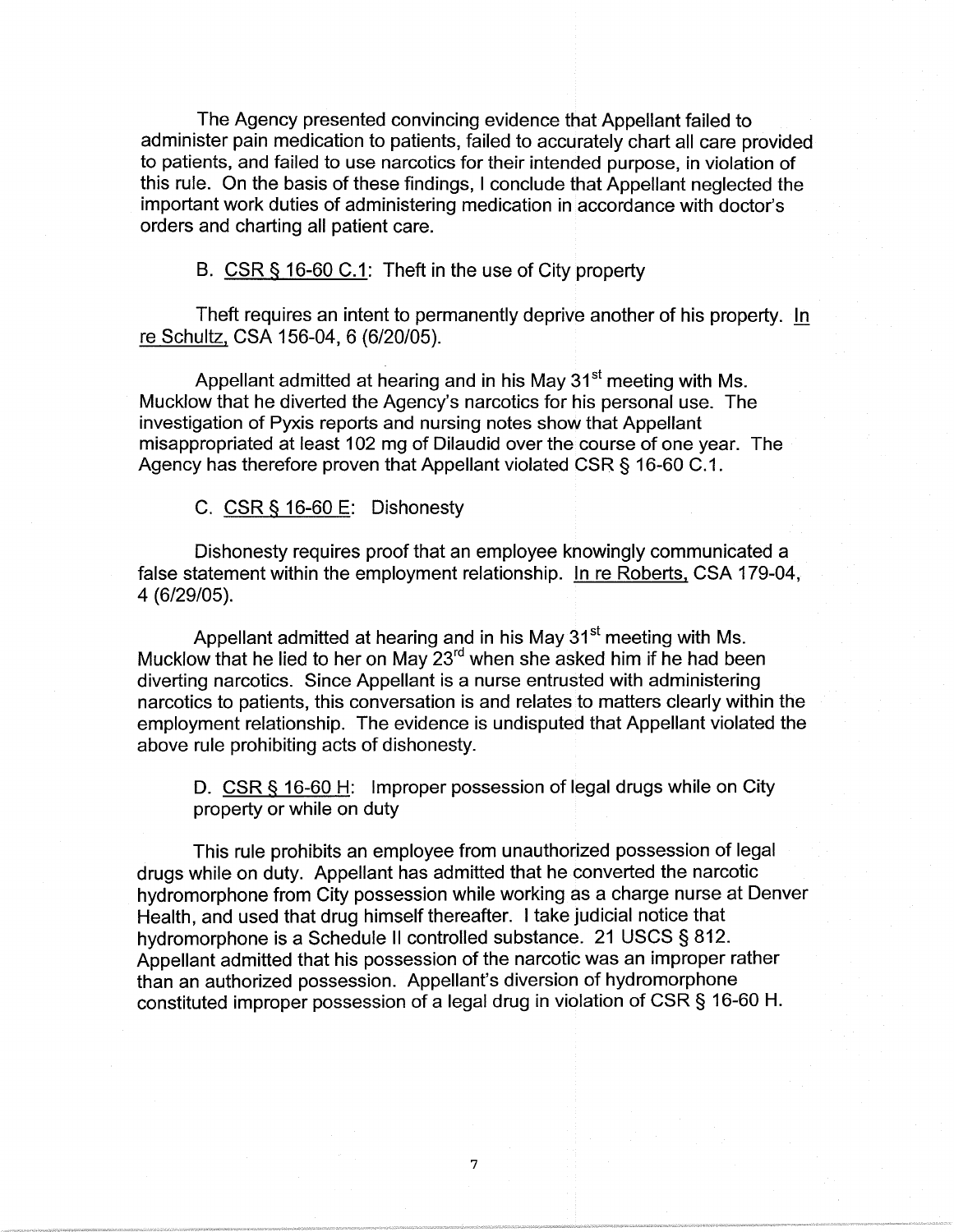## E. CSR § 16-60 L: Failure to observe agency regulations

Appellant is next charged with violation of three agency regulations on the basis of his diversion of hydromorphone.

Denver Health Employee Principles and Practices Drug-Free Workplace policy governs the possession, use or sale of an illegal drug or alcohol in the workplace, similar in many respects to Executive Order (EO) 94, the City's alcohol and drug policy. [Exh. 4.] Both the department and City policies require an employee working in a position affecting public health or safety and taking legal drugs to obtain a determination that the employee does not pose a threat to his own or others' safety. [Exh. 4, p. 2; EO 94, p. 2.] The evidence is clear that Appellant did not disclose his drug use to his supervisor, and did not obtain a determination about whether that drug use posed a safety threat in the workplace. Appellant therefore violated both the agency and City drug policies.

Secondly, the Agency's Code of Conduct requires an employee "to store, handle, administer and report an illegal diversion of controlled substances" according to the rules pertaining to the product, and prohibits possession of drugs while at work. [Exh. 5.] By diverting Dilaudid and substituting saline, Appellant failed to handle and administer Dilaudid in the prescribed manner. Appellant also improperly possessed this controlled substance at work. These actions are violations of the Agency Code of Conduct.

Finally, the Denver Health policy governing the control and disposition of drugs for patient care areas requires a nurse wasting a drug to place his user ID in the sign-out entry and have another nurse witness the action. [Exh. 6.] The Agency presented no evidence that Appellant failed to comply with this rule.

F. CSR § 16-60 P: Conviction of or being charged with a crime

Appellant admitted that he pied guilty to two misdemeanors based upon the same facts which were used to support this discipline. The Agency did not demonstrate that the appointing authority followed the guidelines mandated by CSR § 16-61. For that reason, I find that the Agency did not establish that Appellant violated **CSR§** 16-60 P.

G. CSR § 16-60 Y: Conduct violating Executive Order 94

For the reasons stated in section E above, I find that Appellant violated Executive Order 94.

H. CSR§ 16-60 Z: Conduct prejudicial to the good order and effectiveness of agency

This rule prohibits conduct that is by its nature prejudicial to the effectiveness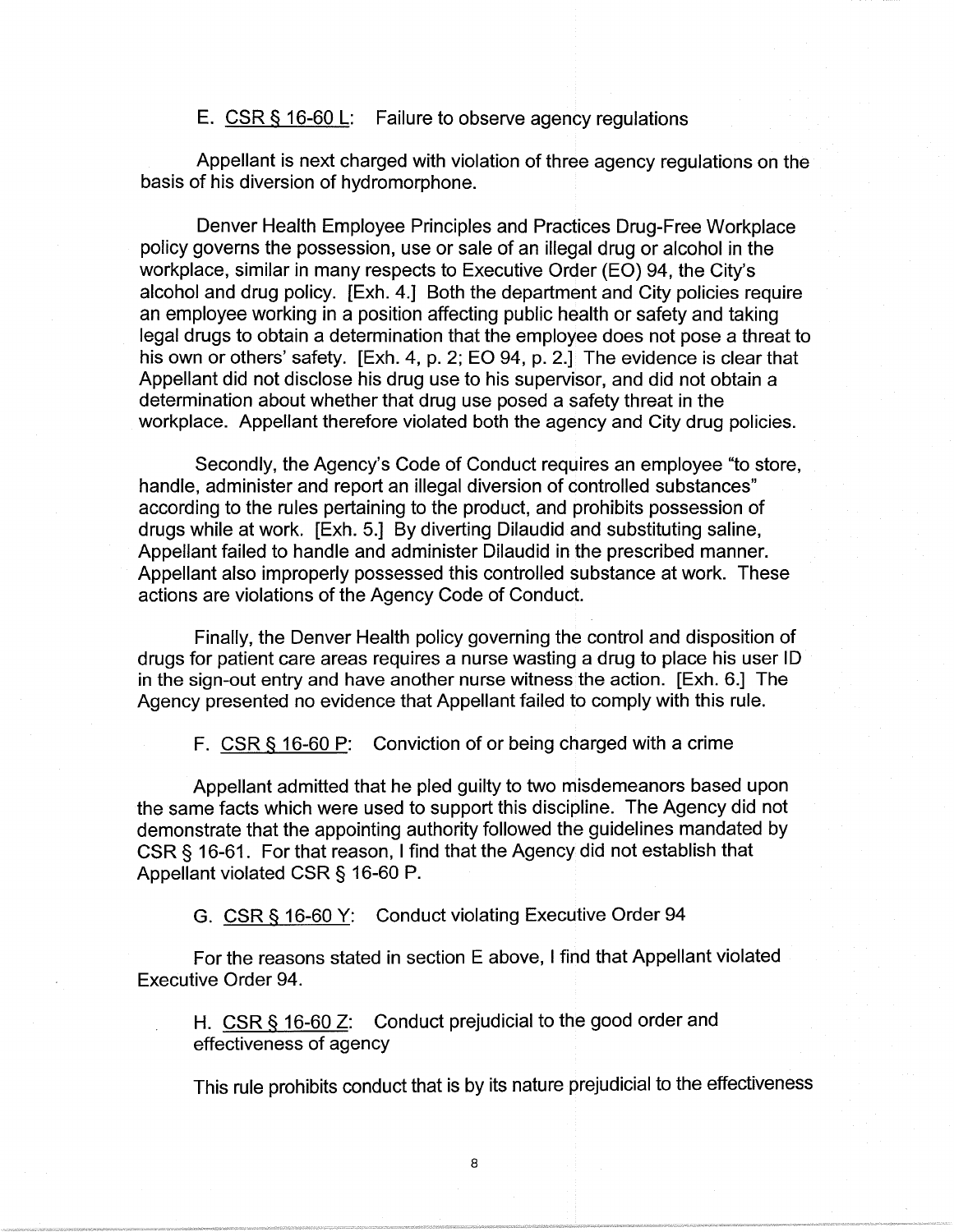of the Agency, or that brings disrepute on or compromises the integrity of the City. In re Salerno, CSA 90-06, 12 (2/27/07).

Denver Health is a public hospital that provides medical care including surgery to those in need. Appellant held a position as charge nurse on the high acute care unit to those seriously ill or recovering after surgery. For several months before his actions were discovered, Appellant stole the narcotic pain medication Dilaudid after withdrawing it from the dispenser on behalf of a specific patient. Appellant attempted to conceal these thefts by using different syringes to waste the substituted saline, and having another nurse witness the ostensible waste of narcotics. Appellant often documented that he had administered the correct dose to the patient when he had not. The false statements prevented patients from getting needed pain relief, and had the potential to cause physical harm and lengthen the time needed for recovery. More often than not, Appellant was not the assigned nurse. His actions caused confusion in the treating nurse, and thus hindered the operation of the hospital in providing appropriate patient care. Appellant therefore violated CSR § 16-60 Z by conduct that was by its nature prejudicial to the effectiveness of the Agency.

# 2. Penalty

Appellant argues that termination was not appropriate given his otherwise positive employment record and his efforts to obtain treatment for drug abuse through the Colorado Nurse Health Program.

The Agency claims that immediate dismissal is justified because of the large amount of narcotics diverted and its concern that Appellant's actions affected the welfare of its patients. Executive Order 94, § IV A. 3. mandates dismissal for a first offense of being under the influence of illegal drugs in the workplace if "[t]he employee has endangered the lives of others, or foreseeably could have endangered the lives of others." [Exh. 7.12.] RN Merri Martin provided first-hand testimony that on May  $23^{\text{rd}}$  her patient was "in agony" for two hours because Appellant falsely documented she had received medication. Ms. Martin was unable to administer any other pain medicine until the appropriate time had passed after Appellant charted a dose that was not given. Appellant's odd behavior and needles in his scrub pockets led her to believe Appellant took the patient's dose himself. Ms. Beckmann testified that unrelieved pain can cause physical injury and complicate recovery.

The evidence showed that Appellant was a registered nurse entrusted with administering narcotics to patients, and that he engaged in a long-term pattern of conduct involving deception, theft and indifference to the welfare of vulnerable hospital patients in order to supply himself with a narcotic to which he had become addicted. His successful diversion of about 102 mg of Dilaudid over the course of nine months to a year using a variety of complicated methods to escape detection is a serious offense that does not justify characterization as a first offense. Under these circumstances, the Agency properly concluded that